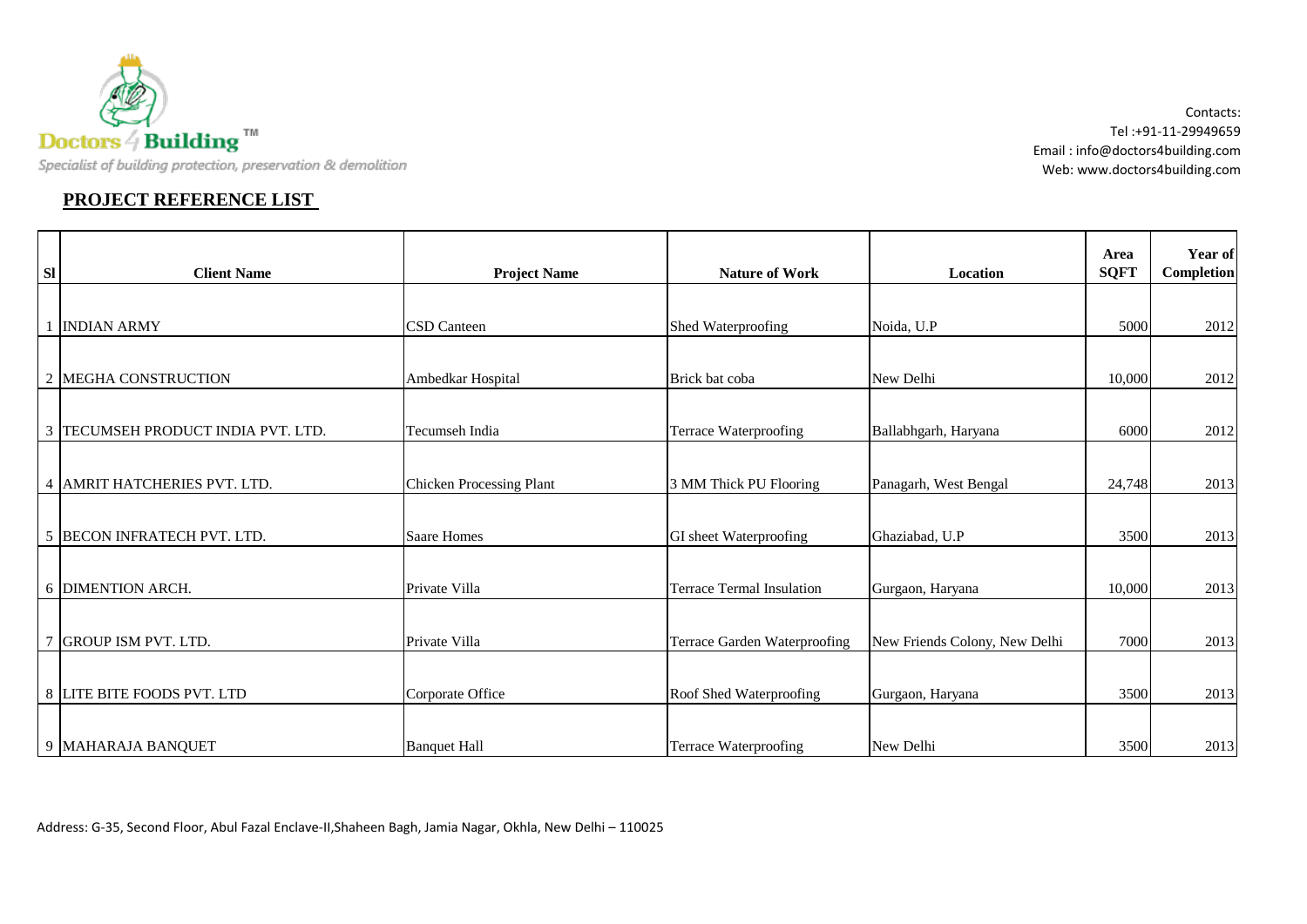

| 10 SRS REAL INFRASTRUCTURE LTD        | <b>SRS Mall</b>               | Puff Sheet W/p                    | Faridabad, Haryana    | 6010   | 2013 |
|---------------------------------------|-------------------------------|-----------------------------------|-----------------------|--------|------|
|                                       |                               |                                   |                       |        |      |
| 11 ASF INSIGNIA SEZ LTD               | ASF Tower, Gwal Pahari        | <b>Car Park Coating</b>           | Gurgaon, Haryana      | 3000   | 2014 |
|                                       |                               |                                   |                       |        |      |
| 12 DS GROUP                           | Milk Processing Plant         | <b>Factory Shed Waterproofing</b> | Reegus, Rajasthan     | 20,000 | 2014 |
|                                       |                               |                                   |                       |        |      |
| 13 SMCC CONSTRUCTION INDIA LTD        | Panasonic India               | Fan Opening Waterproofing         | Jhajjar, Haryana      | 4100   | 2014 |
|                                       |                               |                                   |                       |        |      |
| 14 SMCC CONSTRUCTION INDIA LTD        | Yakult India, YKK India       | <b>Terrace Waterproofing</b>      | New Delhi             | 3000   | 2014 |
|                                       |                               |                                   |                       |        |      |
| 15 SMCC CONSTRUCTION INDIA LTD        | Mushashi Auto Plant           | <b>Terrace Waterproofing</b>      | Bawal, Haryana        | 20444  | 2014 |
|                                       |                               |                                   |                       |        |      |
| <b>16 SMCC CONSTRUCTION INDIA LTD</b> | Honda Motor India             | Terrace Waterproofing             | Tapukhara, Rajasthan  | 3228   | 2015 |
|                                       |                               |                                   |                       |        |      |
| 17 SMCC CONSTRUCTION INDIA LTD        | Yamaha Corporate Office       | <b>Terrace Waterproofing</b>      | Gr. Noida, U.P        | 9684   | 2015 |
|                                       |                               |                                   |                       |        |      |
| 18 ENROIL OFFSHORE DRILLING PVT. LTD  | <b>Manufacturing Facility</b> | 4 mm Epoxy Flooring               | Sahibabad, New Delhi  | 35,000 | 2015 |
|                                       |                               |                                   |                       |        |      |
| 19 GVK GROUP                          | Alaknanda Hydro Power Project | 4 MM PU Flooring                  | Srinagar, Uttarakhand | 27,000 | 2015 |
|                                       |                               |                                   |                       |        |      |
| 20 HALDIRAM SNACKS PVT. LTD           | <b>Manufacturing Facility</b> | Slab Waterproofing                | Noida, U.P            | 22000  | 2015 |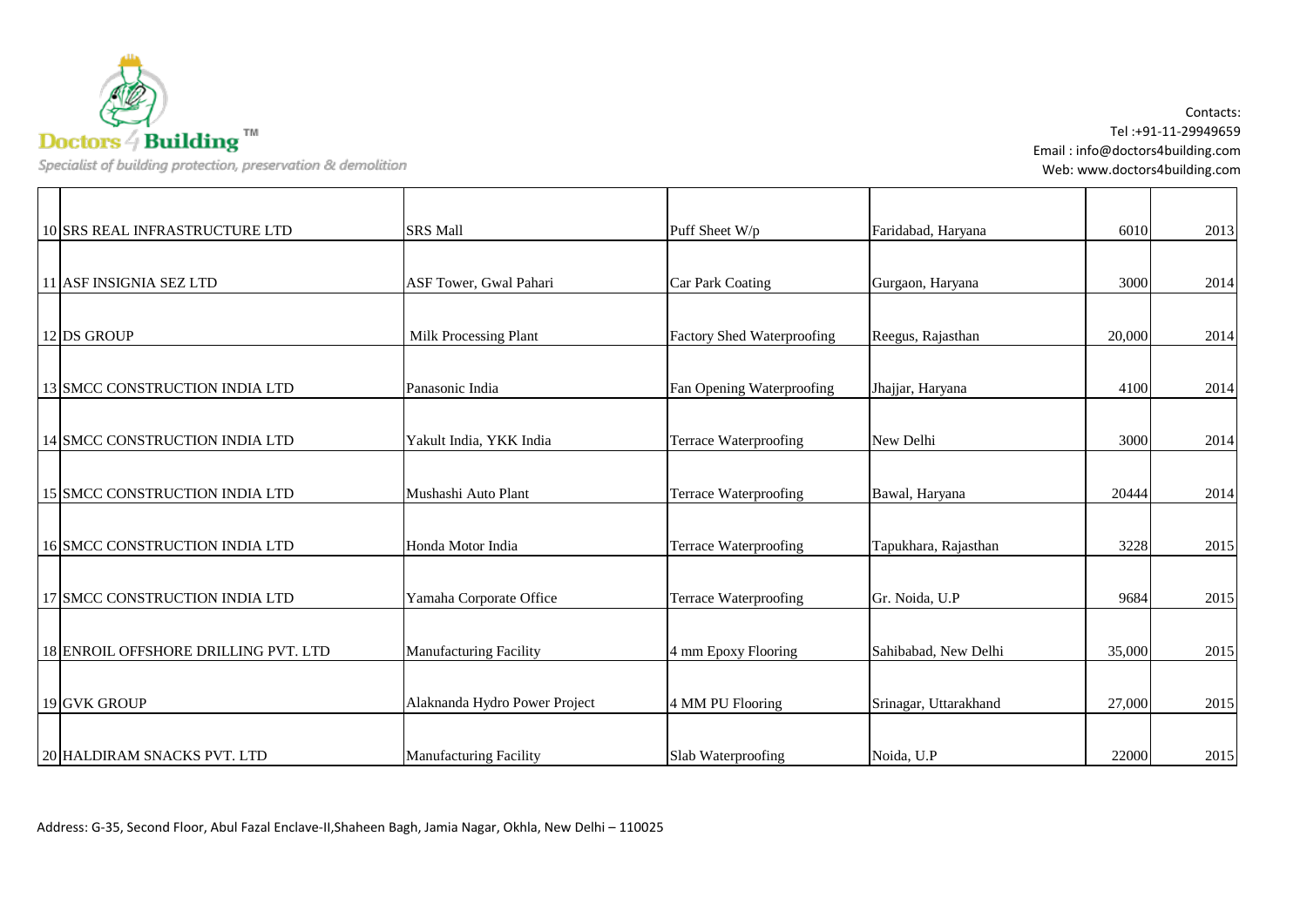$\textbf{D} \textbf{octors} \, \overset{\sim}{\neq} \, \textbf{Building}$ 

Specialist of building protection, preservation & demolition

Contacts: Tel :+91-11-29949659 Email : info@doctors4building.com Web: www.doctors4building.com

| 21 KAJIMA INDIA PVT LTD               | <b>SMBC Bank</b>                     | Sunken Area Waterproofing | Connaught Place, New Delhi | 1500  | 2015 |
|---------------------------------------|--------------------------------------|---------------------------|----------------------------|-------|------|
|                                       |                                      |                           |                            |       |      |
| 22 JOHNSON MATTHEY INDIA PVT. LTD     | <b>Manufacturing Facility</b>        | 5 MM Thick PU Flooring    | Maneser, Haryana           | 5000  | 2015 |
|                                       |                                      | 2 MM, 1 MM & 500 Micron   |                            |       |      |
| 23 KAJIMA INDIA PVT LTD               | L&T Komatsu                          | <b>Epoxy Flooring</b>     | Chennai, Tamilnadu         | 80700 | 2015 |
|                                       |                                      |                           |                            |       |      |
| 24 LOTUS BEAUTY CARE PRODUCTS PVT LTD | Manufacturing Facility               | 4 MM PU & Coving          | Haridwar, Uttrakhand       | 53800 | 2015 |
|                                       |                                      |                           |                            |       |      |
| 25 UNITECH LTD                        | Google, N.H - 8                      | Car Park Coating          | Gurgaon, Haryana           | 50000 | 2015 |
|                                       |                                      |                           |                            |       |      |
| <b>26 DELL INTERNATIONAL</b>          | <b>AHU</b>                           | 2 mm Epoxy                | Gurgaon, Haryana           | 7532  | 2015 |
|                                       |                                      |                           |                            |       |      |
| 27 HALDIRAM MANUFACTURING PVT. LTD.   | Manufacturing Facility               | 9 mm RT & 4 mm PU         | Noida, U.P                 | 50000 | 2016 |
|                                       |                                      |                           |                            |       |      |
| 28 SRD NUTRIENTS PVT. LTD.            | Manufacturing Facility               | 6 MM Epoxy Flooring       | Guwahati, Assam            | 3551  | 2016 |
|                                       |                                      |                           |                            |       |      |
| 29 SMCC CONSTRUCTION INDIA LTD        | Morirukko Technology India Pvt. Ltd. | Dome Waterproofing        | Alwar, Rajasthan           | 2270  | 2016 |
|                                       |                                      |                           |                            |       |      |
| 30 GITWAKO FARMS (I) PVT LTD          | Meat Processing Area                 | 6 MM PU                   | Alwar, Rajasthan           | 807   | 2016 |
|                                       |                                      |                           |                            |       |      |
| <b>31 C P KUKREJA ASSOCIATES</b>      | Office Area                          | 4 MM PU                   | New Delhi                  | 1614  | 2016 |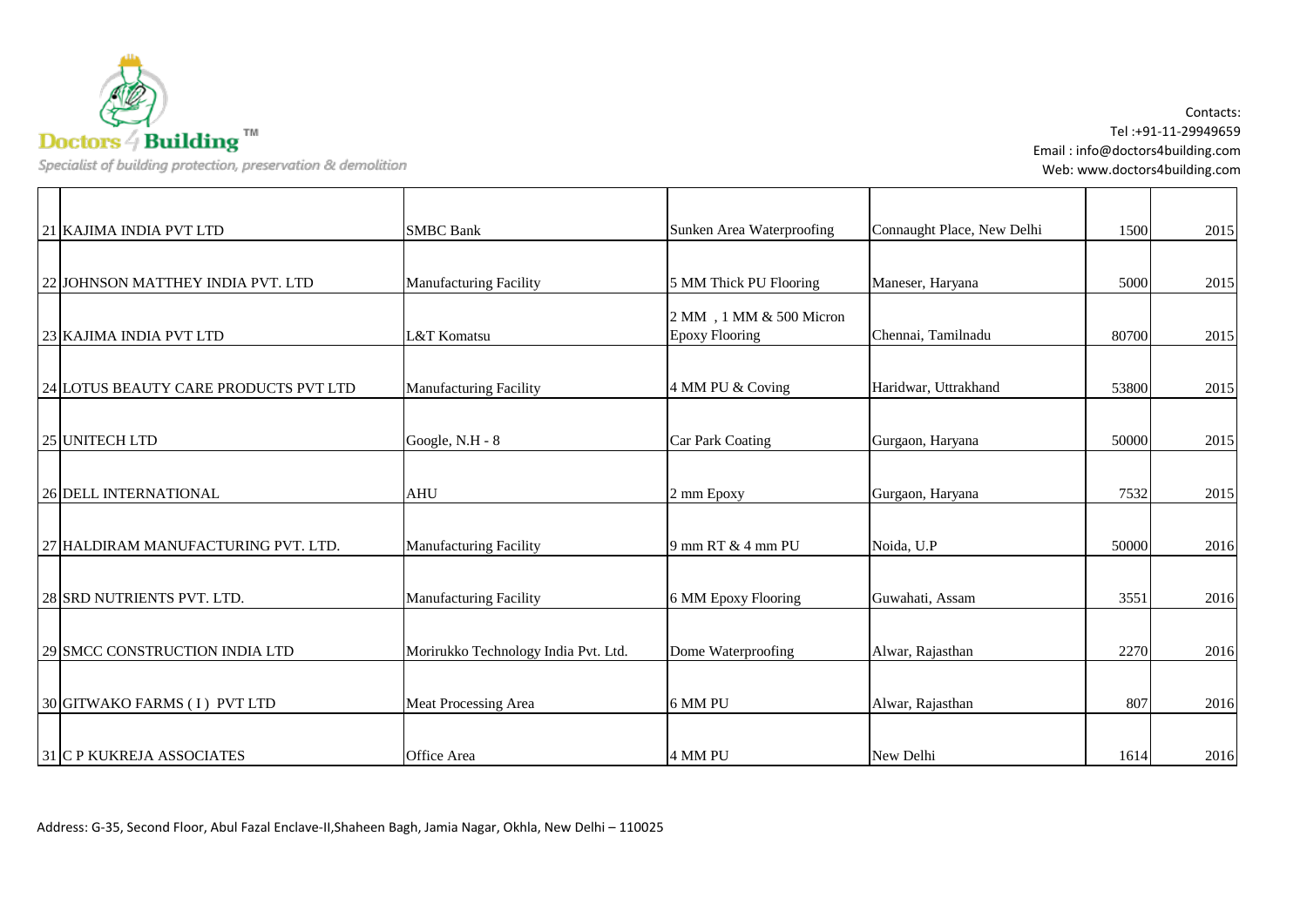

Contacts: Tel :+91-11-29949659 Email : info@doctors4building.com Web: www.doctors4building.com

| 32 UNIVERSITY OF DELHI                    | <b>Cluster Innovation Centre</b> | 2 mm Epoxy                     | Delhi                         | 1152   | 2016 |
|-------------------------------------------|----------------------------------|--------------------------------|-------------------------------|--------|------|
|                                           |                                  |                                |                               |        |      |
| 33 ADIT BUILDWELL PVT. LTD.               | Jubilant FoodWorks Ltd           | 4 mm & 6 mm RT                 | Greater Noida Commissary, U.P | 90000  | 2017 |
|                                           |                                  |                                |                               |        |      |
| 34 EMAMI LTD                              | <b>Manufacturing Facility</b>    | 4 mm PU                        | Guwahati, Assam               | 150640 | 2017 |
|                                           |                                  |                                |                               |        |      |
| 35 NATIONAL INSTITUTE OF BIOLOGICALS      | <b>Research Centre</b>           | Epoxy Flooring & Wall Coating  | Noida, U.P                    | 74276  | 2017 |
|                                           |                                  |                                |                               |        |      |
| <b>36 NORTHERN RAILWAY</b>                | Locomotive                       | Pu Flooring 4 mm               | Lucknow, U.P                  | 1200   | 2017 |
|                                           |                                  |                                |                               |        |      |
| 37 SMCC CONSTRUCTION INDIA LTD            | Yamaha Mnf. Plant                | Dome Waterproofing             | Gr. Noida, U.P                | 98000  | 2017 |
|                                           |                                  |                                |                               |        |      |
| 38 SKYLARK FOOD PRODUCT PVT.LTD           | Manufacturing Facility           | 10 mm RT flooring & Coving     | Rai Industrial Area, Haryana  | 11868  | 2017 |
|                                           |                                  |                                |                               |        |      |
| <b>39 MILLINIUM BUSINESS ASSOCIATES</b>   | Condor Techspace                 | <b>Heat Reflective Coating</b> | Gurgaon, Haryana              | 64560  | 2017 |
|                                           |                                  |                                |                               |        |      |
| 40 THE AMBIENCE HOTELS & RESORTS          | Leela Hotel                      | <b>Car Park Coating</b>        |                               | 8285   | 2017 |
|                                           |                                  |                                | Gurgaon, Haryana              |        |      |
|                                           |                                  |                                |                               |        |      |
| 41 BAJRANGBALI VANIJYA PVT. LTD.          | <b>Manufacturing Facility</b>    | 4 mm & 6 mm RT                 | West Bengal                   | 59180  | 2018 |
|                                           |                                  |                                |                               |        |      |
| 42 HAIN FUTURE NATURAL PRODUCTS PVT. LTD. | <b>Manufacturing Facility</b>    | 4 MM PU Flooring               | Tumkur, Karnataka             | 43040  | 2018 |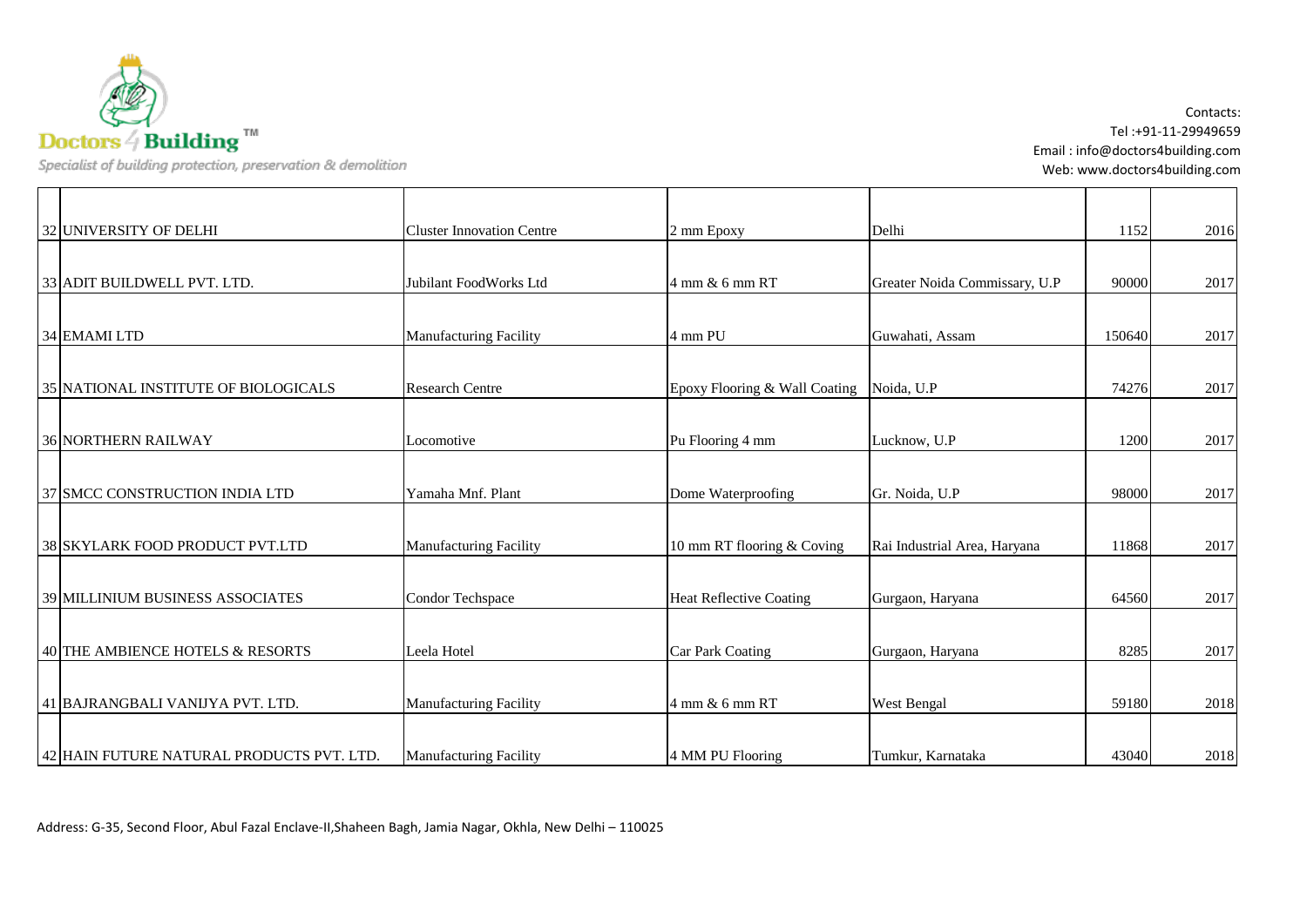$\textbf{D} \textbf{octors} \, \overset{\sim}{\neq} \, \textbf{Building}$ 

Specialist of building protection, preservation & demolition

Contacts: Tel :+91-11-29949659 Email : info@doctors4building.com Web: www.doctors4building.com

| 43 HI RISE BUILDERS             | Haldiram                              | 6 mm RT Flooring                         | New Delhi             | 15000 | 2018 |
|---------------------------------|---------------------------------------|------------------------------------------|-----------------------|-------|------|
|                                 |                                       |                                          |                       |       |      |
| 44 INTERNATIONAL AGRO FOODS     | Slaughter house                       | 4 mm PU                                  | Ghaziabad, U.P        | 2000  | 2018 |
|                                 |                                       |                                          |                       |       |      |
| 45 LENSKART SOLUTIONS PVT. LTD. | Warehouse                             | 3 mm PU Flooring                         | Gurgaon, Haryana      | 50000 | 2018 |
|                                 |                                       |                                          |                       |       |      |
| 46 UFLEX LIMITED                | <b>Manufacturing Facility</b>         | <b>PU</b> Flooring                       | Noida, U.P            | 538   | 2018 |
|                                 |                                       |                                          |                       |       |      |
| 47 VIHAAN NETWORKS LTD          | Shyam Digital Communications Pvt. Ltd | <b>Car Parking</b>                       | Gurgaon, Haryana      | 3874  | 2018 |
| <b>48 SS CONSTRUCTION</b>       | Delhi One Max Tower Noida             | <b>Epoxy Coating Flowcoat</b>            | Noida, U.P            | 4895  | 2018 |
| 49 AOV EXPORTS PVT. LTM         | Slaughter house                       | 8 mm RT Floor                            | Unnao, U.P            | 86000 | 2019 |
| 50 DRY BLEND FOODS PVT. LTD.    | Processing Plant                      | $4 \text{ mm } PU + 6 \text{ mm } Epoxy$ | Kashipur, Uttarakhand | 9100  | 2019 |
| 51 FAIRLEAF REALSTATE PVT. LTD. | One Horizon Centre                    | 5 mm PU Flooring                         | Gurgaon, Haryana      | 1100  | 2019 |
| 52 MARUTI SUZUKI FOUNDATION     | ITI Kadi/Becharji Gujrat              | <b>Epoxy Flooring</b>                    | Gujrat                | 2690  | 2019 |
| 53 RAKESH MASALA PVT. LTD.      | <b>Manufacturing Plant</b>            | VDF K Screed 50 mm                       | Kanpur, U.P           | 17000 | 2019 |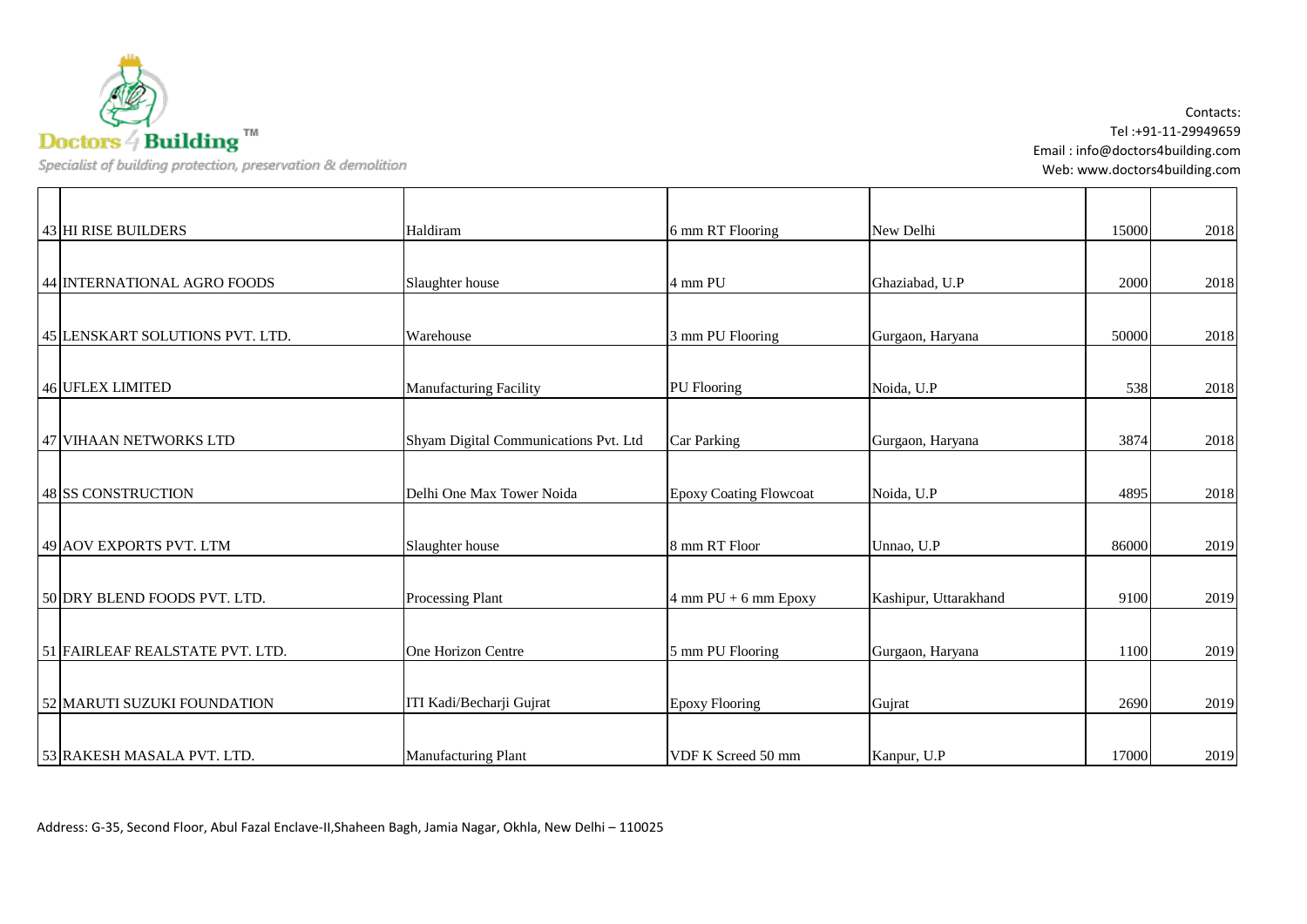

Contacts: Tel :+91-11-29949659 Email : info@doctors4building.com Web: www.doctors4building.com

| INTERNATIONAL AUTOMOBILE CENTRE OF  |                            |                                 |                       |         |         |
|-------------------------------------|----------------------------|---------------------------------|-----------------------|---------|---------|
| 54 EXCELLENCE (MSIL)                | <b>Training Centre</b>     | $3+1$ Epoxy                     | Gandhi Nagar, Gujrat  | 25000   | 2019    |
| 55 SHAPOORJI PALLONJI PVT. LTD.     | <b>JCB</b>                 | 4 mm PU, 2 mm PU & PU<br>Coving | Bhallabhgarh, Haryana | 19583   | 2019    |
|                                     |                            |                                 |                       |         |         |
| 56 RAKESH MASALA PVT. LTD.          | <b>Manufacturing Plant</b> | 4 mm PU & 5 mm PU               | Kanpur, U.P           | 45892   | 2019    |
| 57 IGI AIRPORT TERMINAL-3           | IGI T-3                    | <b>Epoxy Terrazzo</b>           | New Delhi             | 172160  | 2020    |
| 58 SCG CONTRACTS INDIA PVT LTD      | <b>Haldiram Foods</b>      | RT Flooring & Drain Lining      | Noida, U.P            | 8000    | 2020    |
| 59 VEEBA FOOD SERVICES PVT LTD      | <b>Manufacturing Plant</b> | 4 MM PU                         | Rajasthan             | 3400    | 2021    |
| 60 DLF CYBERCITY DEVELOPERS LIMITED | <b>DLF Cyber Park</b>      | PU, Car Parking                 | Gurgaon, Haryana      | 269000  | 2021    |
| 61 DLF CYBERCITY DEVELOPERS LIMITED | <b>DLF Cyber Park</b>      | Densification & Polishing Work  | Gurgaon, Haryana      | 290520  | 2021    |
| 62 ADIT BUILDWELL PVT. LTD.         | <b>Haldiram Foods</b>      | <b>RT</b> Flooring              | Noida, U.P            | 3000    | 2021    |
| 63 MARUTI SUZUKI INDIA LIMITED.     | Gurgaon, Manesar           | <b>Epoxy Flooring</b>           | Manesar, Haryana      | 1183600 | Running |
| 64 IREO HOSPITALITY COMPANY PVT LTD | <b>IREO.</b> Grand Hyatt   | PU, Car Parking                 | Gurgaon, Haryana      | 645600  | Running |